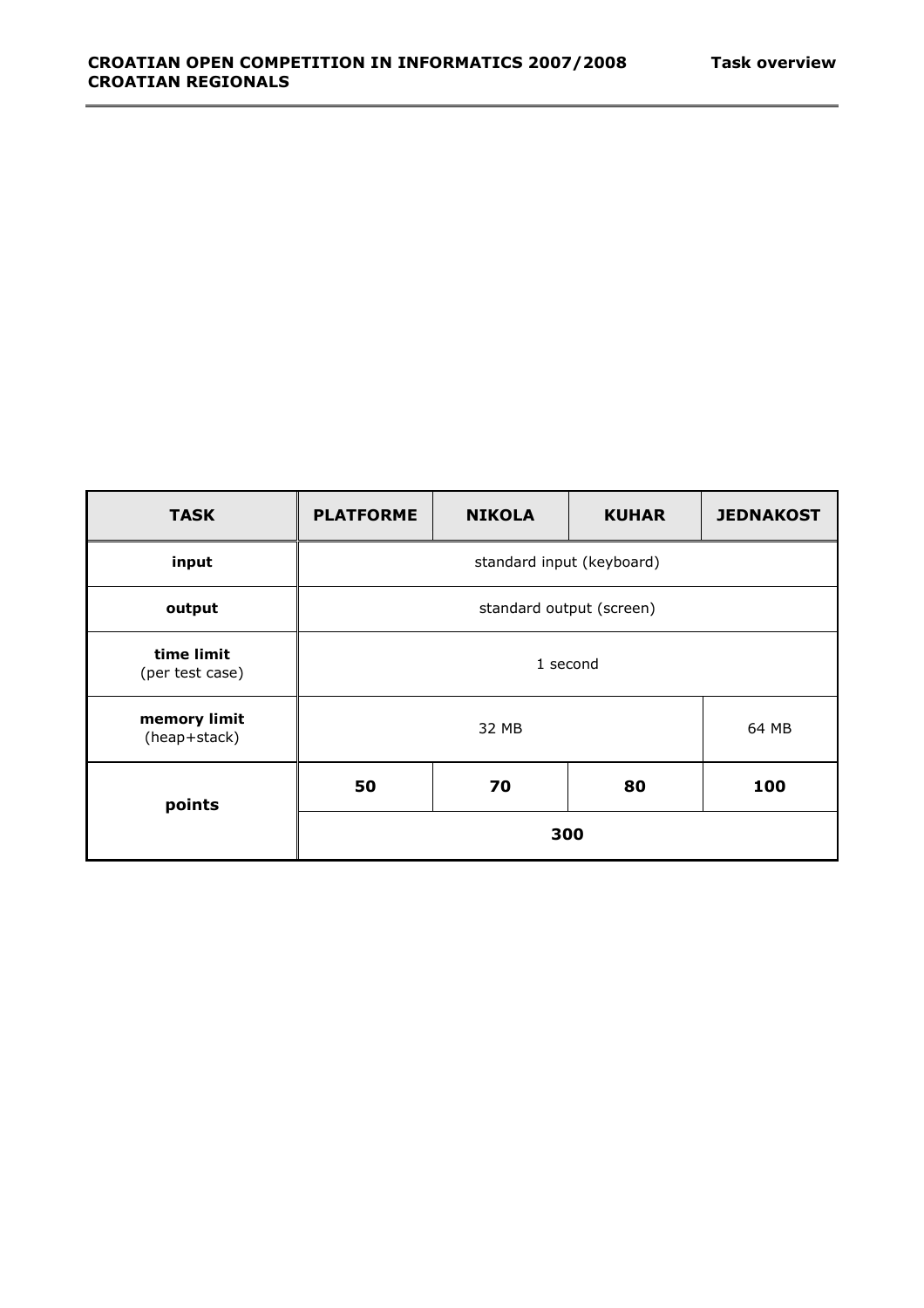A level is being designed for a new platform game. The locations of the platforms have been chosen. Contrary to popular opinion, platforms can't float in the air, but need pillars for support. More precisely, each of the two ends of the platform needs to be supported by a **pillar standing on the floor or on a different platform**.

You will be given the locations of the platforms in a coordinate system as in the left image below. Each platform's location is determined by its altitude (vertical distance from the ground) and the start and end coordinates in the horizontal direction. Each support pillar is placed **half a unit** from the end of a platform, as in the right image.

Determine the total length of pillars needed to support all the platforms.



Example level with three platforms. The lowest platform is at altitude 1, the second lowest at altitude 3 and the third at altitude 5.



 The total length of pillars needed to support all platforms is 14.

#### **Input**

The first line contains the integer N,  $1 \le N \le 100$ , the number of platforms.

Each of the following N lines contains the position of one platform, three coordinates Y,  $X_1$  and  $X_2$ . The first number is the altitude, the other two the horizontal coordinates. All coordinates will be positive integers less than 10000 satisfying  $X_2 > X_1 + 1$  (i.e. the length of each platform will be at least 2).

The input will be such that no two platforms overlap.

## **Output**

Output the total length of pillars needed to support all the platforms.

| input                                                      | input                                                                        |
|------------------------------------------------------------|------------------------------------------------------------------------------|
| 3<br>5<br>10<br>$\mathbf{1}$<br>3<br>-5<br>5 3 7<br>output | 5<br>50 50<br>90<br>40<br>80<br>40<br>30 30<br>70<br>20 20<br>60<br>10 10 50 |
| 14                                                         | output                                                                       |
|                                                            | 200                                                                          |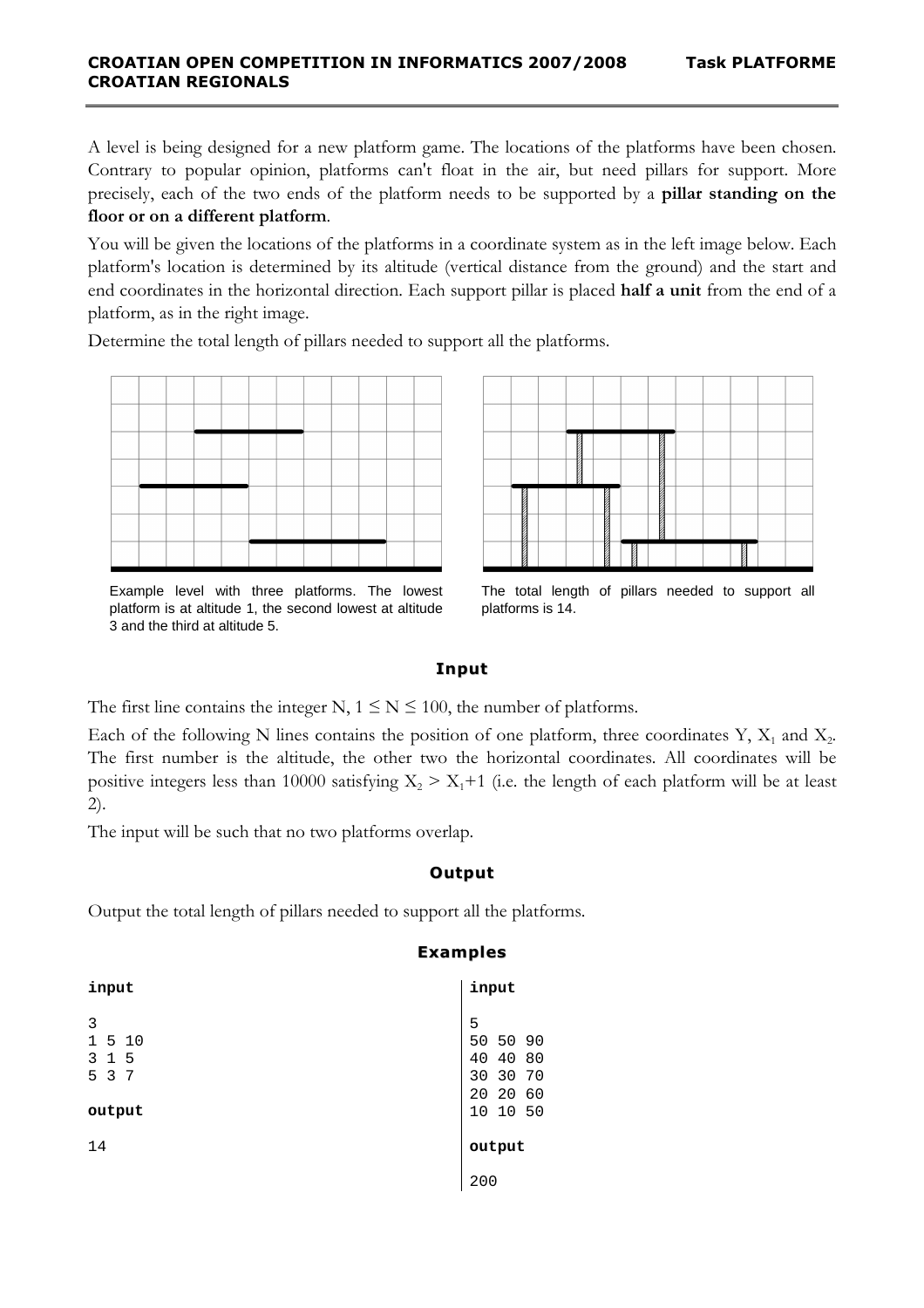Against his own will, Nikola has become the main character in a game. The game is played on a row of N squares, numbered 1 to N. Nikola is initially in square 1 and can jump to other squares. Nikola's first jump must be to square 2. Each subsequent jump must satisfy two constraints:

- If the jump is in the forward direction, it must be one square longer than the preceding jump.
- If the jump is in the backward direction, it must be exactly the same length as the preceding jump.

For example, after the first jump (when on square 2), Nikola can jump back to square 1 or forwards to square 4.

Every time he enters a square, Nikola must pay an **entry fee**. Nikola's goal is to get from square 1 to square N **as cheaply as possible**. Write a program that determines the smallest total cost for Nikola to get to square N.

## **Input**

The first line contains the integer N,  $2 \le N \le 1000$ , the number of squares.

Each of the following N lines contains the entry fee for one square, a positive integer less than 500. The entry fees will be given in order for squares 1 to N.

## **Output**

Output the smallest total cost for Nikola to get to square N.



In the first example, after jumping to square 2, Nikola jumps back to square 1. From there he can jump to square 3 and then to 6.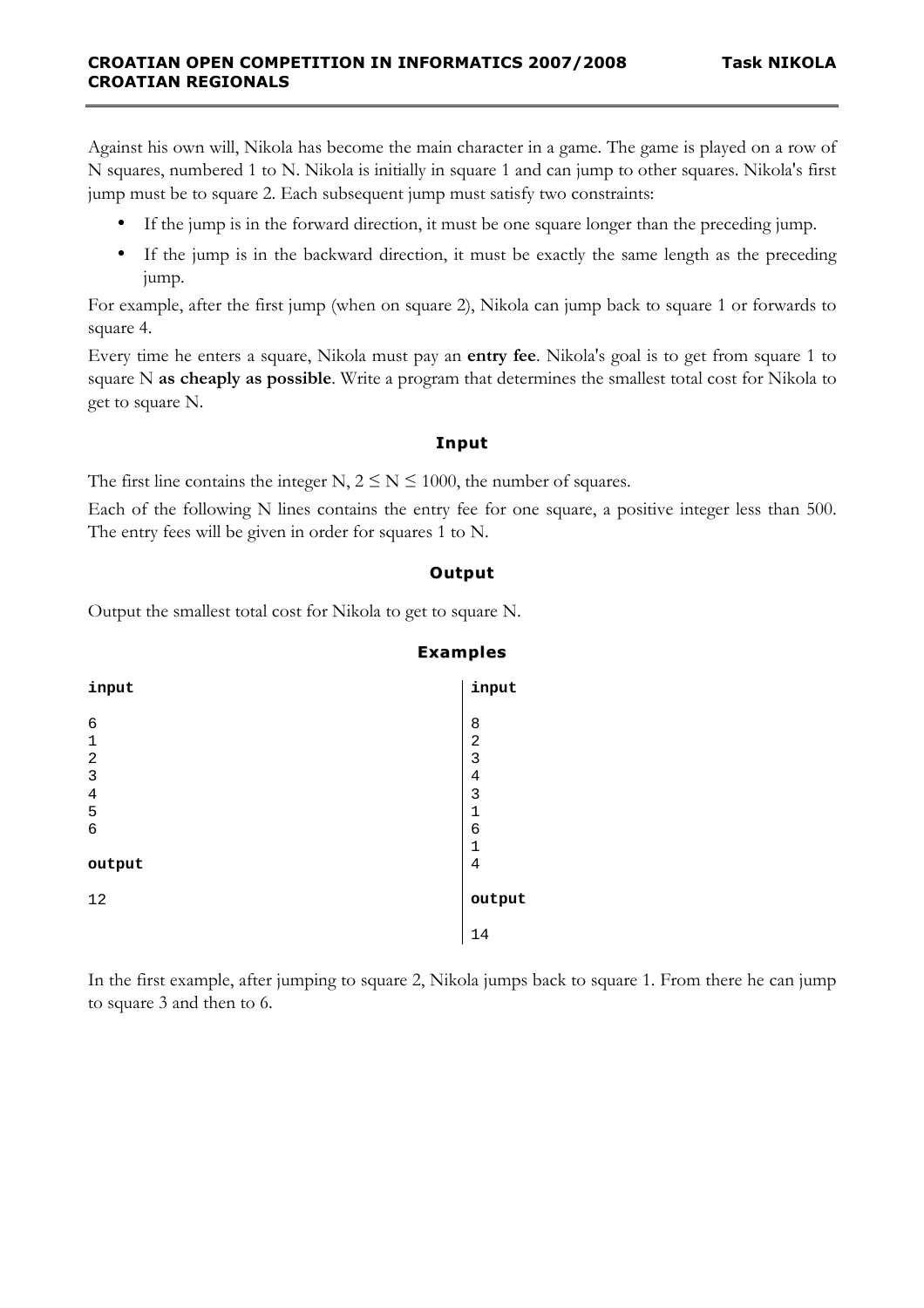Lisa works as a waitress in a restaurant. Tonight is her birthday so Lisa asked the chef to prepare his special meal for her friends. The chef's meal is made of N ingredients. To prepare one serving of the meal he needs a certain amount of each ingredient.

There are some ingredients already available in the kitchen and Lisa will buy the rest at the grocery store. The store has all the necessary ingredients, each coming in **smaller** and **larger** packages. Lisa has M dollars and wants to spend them so that the chef can make **the most servings** of his meal.

#### **Input**

The first line contains two integers N and M,  $1 \le N \le 100$ ,  $1 \le M \le 100000$ .

Each of the following N lines contains 6 positive integers, information about one ingredient. These specify, in order:

- **X**,  $10 \le X \le 100$ , the amount of the ingredient needed in one serving;
- **Y**,  $1 \le Y \le 100$ , the amount of the ingredient already available in the kitchen;
- $S_M$ ,  $1 \leq S_M$  < 100, the size of the smaller package at the store;
- $P_M$ ,  $10 \le P_M$  < 100, the price of the smaller package;
- $S_V$ ,  $S_M$  <  $S_V$   $\leq$  100, the size of the larger package; and
- $P_{\text{V}}$ ,  $P_{\text{M}}$  <  $P_{\text{V}} \le 100$ , the price of the larger package.

## **Output**

Output the largest number of servings the chef can make if Lisa spends her money wisely.

| input                                            | input                                                         |
|--------------------------------------------------|---------------------------------------------------------------|
| 2 100<br>8 10 10 13 11<br>10<br>12 20 6 10 17 24 | 3 65<br>10 5 7 10 13 14<br>10 5 8 11 14 15<br>10 5 9 12 15 16 |
| output                                           | output                                                        |
| 5                                                | $\overline{2}$                                                |

In the first example, for 99 dollars Lisa will buy three smaller and one larger package of the first ingredient, as well as one smaller and two larger packages of the second ingredient  $(3.10 + 1.11 + 1.10)$  $+ 2.24 = 99$ ).

The chef will then have 51 units  $(8 + 3.10 + 1.13)$  of the first ingredient and 60 units  $(20 + 1.6 + 2.17)$ of the second ingredient, enough for 5 servings.